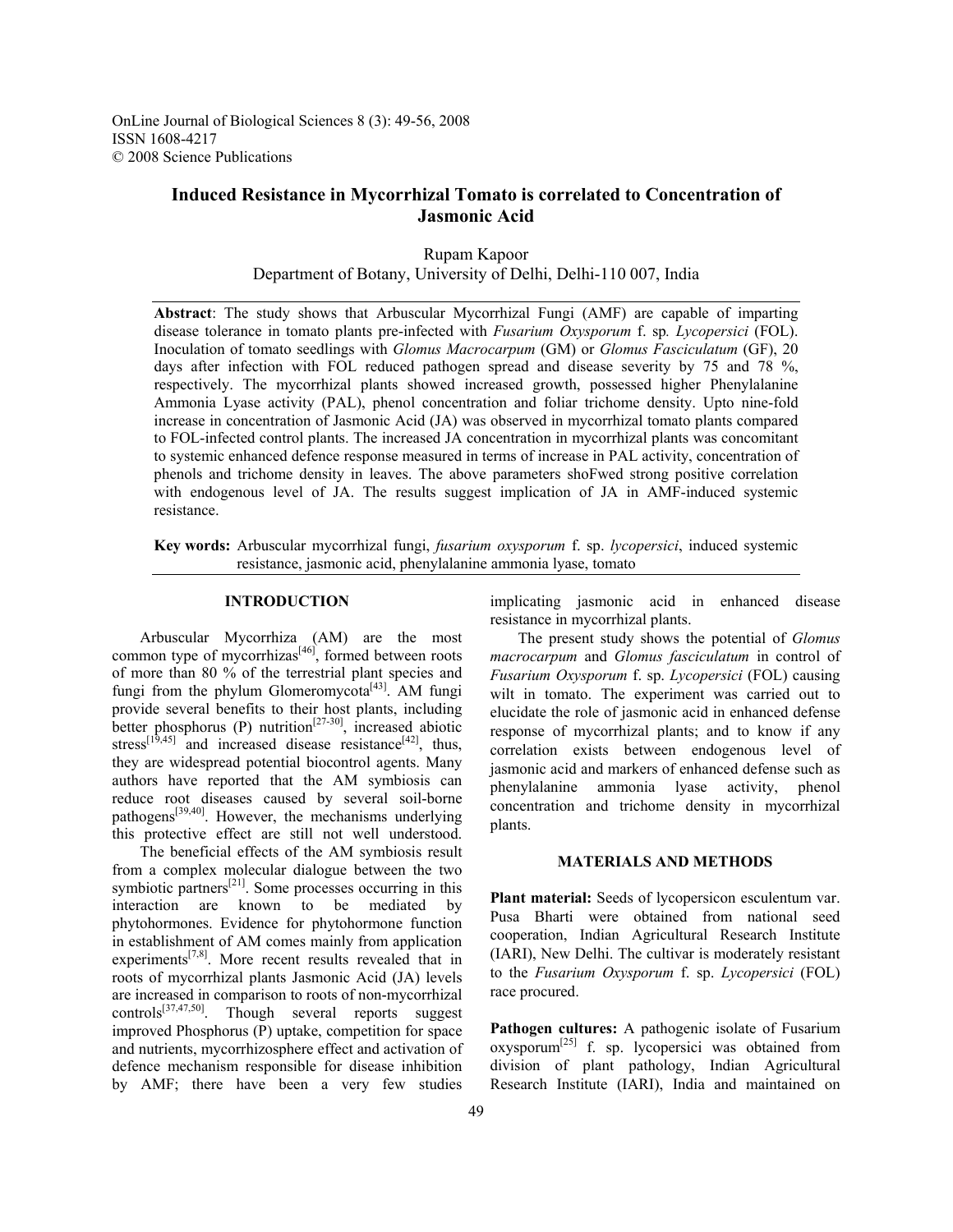Potato Dextrose Agar (PDA). Conidial suspension was prepared and spore density was determined using haemocytometer to be  $2.8 \times 10^6$  spores Ml<sup>-1</sup>.

**Arbuscular mycorrhizal inoculum:** Soil based inocula of *Glomus fasciculatum* (Thaxter sensu Gerd.) Gerdemann and Trappe and *Glomus macrocarpum* Tul. and Tul. were multiplied using Sorghum halepense as trap plant<sup>[27]</sup>. The inoculum density for both AMF species was found to be 96-98 spores per 10 g soil.

**Experimental design:** The investigation consisted of pot experiment, carried out at the Botanical Garden, Department of Botany, University of Delhi. Seeds of tomato were germinated on steam sterilized soil (15 lbs, 20 min.). Ten days after germination, seedlings were challenged with pathogen (*Fusarium oxysporum* f. sp. *lycopersici)* by injecting conidial suspension near the roots at the rate of  $10 \text{mL}^{-1}$  seedling. One month old, seedlings were transplanted to earthenware pots filled with a mixture of sand and soil (1:1, v/v). Before dispensing into pots the sand and soil mixture was sterilized by fumigation (0.1 % formaldehyde). Experiment was designed in randomized block consisted of three different mycorrhizal treatments, viz. non-mycorrhizal, inoculated with *Glomus macrocarpum* or inoculated with *Glomus fasciculatum*, each with three plants per pot in six replicates (total 18 plants for each treatment). A soil based inoculum (10 g per pot) including root fragments (88 % colonized), was added to each pot at the time of transplanting just below the tomato seedlings. Soil treatment with FOL to plants not given any mycorrhizal inoculation served as the control. Plants were grown under natural conditions of light, temperature and relative humidity. Plants were watered regularly and no pesticides or fertilizers were applied.

**Evaluation of disease incidence:** Disease incidence was visually estimated during the growth period following challenged inoculation with FOL. The rating scale was 0 % (no diseased plants) to 100 % (all plants diseased). Each diseased plant had typical tomato wilt symptoms $^{[1]}$ .

**Measurement of the tomato plants:** After 51 days three plants from each treatment were harvested along with the roots and the dry weights of shoot and root were recorded after drying them in an oven at  $70-80$  °C for two days till their weight was constant.

**Estimation of proteins:** Freshly harvested plant material was homogenized in 0.1 M Phosphate buffer (pH 7.2), filtered and centrifuged at 9000 rpm for 10 min at 4 °C. The supernatant was mixed with equal volume of 10% tri-chloro acetic acid and again centrifuged at 3300 rpm for 10 min at 4  $^{\circ}$ C. The pellet was washed with water 2-3 times and then dissolved in 0.1 N NaOH. Proteins were quantified by the protein dye binding method of Bradford (1976) using Bovine Serum Albumin (BSA) as a standard.

**Estimation of total phenols and O-dihydric phenols:**  The estimation of total phenols and Ortho-dihydric phenols were assayed according to Bray and Thorpe and Johnson and Schaal<sup>[10,26]</sup>, respectively. Freshly harvested leaves were homogenized in ethanol and the supernatant was mixed with Folin-Ciocalteu's phenol Reagent (FCR). The intensity of the blue colour was read at 650 nm.

 For O-dihydric phenol, the supernatant was mixed with  $0.05$  N HCl, Arnow's reagent, and 1 N NaOH. The absorbance was read at 515 nm. Standard curve was prepared using pyro-catechol.

**Estimation of phenylalanine ammonia lyase activity (EC 4.1.1.5):** Phenylalanine Ammonia Lyase (PAL) activity was assayed according to Dunn *et al*. [17] with slight modifications. Frozen shoot (1 g) were homogenized in 10 ml 0.1M sodium borate buffer, pH 8.8 containing 10 mM β-mercaptoethanol and 10 % (w/w) Polyvinyl Pyrroprolidine (PVPP). Crude extracts were centrifuged at  $12,000$  rpm for 20 min at 4 °C. Reaction mixtures containing 750 µl enzyme extract, 1.25 mL sodium borate buffer and 500 µl sodium borate buffer plus 0.05 mL-phenylalanine were incubated in a water bath at 40  $^{\circ}$ C for 3 h. Absorbance was taken at 290 nm.

**Extraction and purification of jasmonic acid:** Four month old, foliar tissue was harvested and the plant material was ground into a fine powder under liquid nitrogen and 10 g fresh weight samples were taken for further analysis. For purification<sup> $[18]$ </sup>, samples were applied to open columns of octadecyl silica (C-18, 3-4 mL bed volume,). The C-18 columns were preequilibrated in 100 % methanol, followed by 1 % acetic acid (10 column volumes of each). The sample was then loaded and washed through with 15 mL 1 % acetic acid, 15 mL 1 % acetic acid in 30 % aqueous methanol and 30 mL 1 % acetic acid in 60 % aqueous methanol. Jasmonic acid in the 60 % methanol wash was collected. The eluent was then dried completely, and subsequently resuspended in 70 µl solvent (0.05 % *trifluoroacetic acid* (TFA) in 40 % aqueous acetonitrile, MeCN) prior to injection onto HPLC instrument (Schimadzu CLASS-VP V 6.13 SPI HPLC).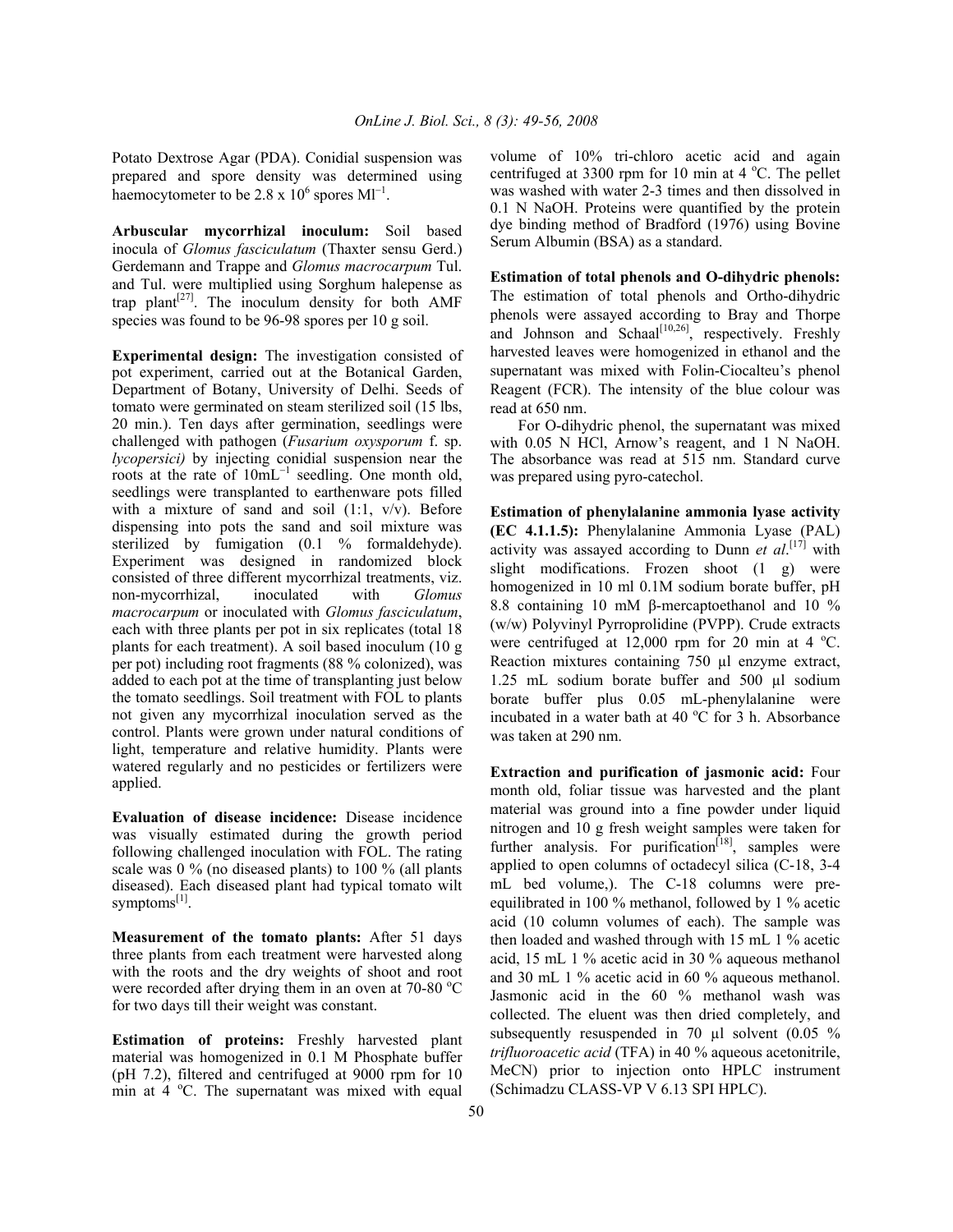| winato plants informed with F asartam <i>exysporum</i> 1. Sp. tycopersici. |                   |       |                                 |                   |                   |                   |                                                                                |                    |
|----------------------------------------------------------------------------|-------------------|-------|---------------------------------|-------------------|-------------------|-------------------|--------------------------------------------------------------------------------|--------------------|
| Treatments                                                                 | Biomass $(g)$     |       | Phosphorus concentration $(\%)$ |                   |                   |                   | Protein concentration (mg $g^{-1}$ ) Total phenol concentration (mm $g^{-1}$ ) |                    |
|                                                                            | Root              | Shoot | Root                            | Shoot             | Root              | Shoot             | Root                                                                           | Shoot              |
| Control                                                                    | 0.33a             |       | 3.09 a $0.82$ a                 | 0.73a             | 1.66 a            | 58.0 a            | 4.33a                                                                          | 10.66a             |
| $C + GM$                                                                   | 0.36 <sub>b</sub> |       | 3.98 c $2.36 h$                 | 2.03c             | 3.66 <sub>b</sub> | 64.0 <sub>b</sub> | 8.00 b                                                                         | 21.00 <sub>b</sub> |
| $C + GF$                                                                   | 0 35 b            |       | 3.27 h $2.92 \text{ c}$         | 2.00 <sub>b</sub> | 3.66 b            | $61.0$ ab         | 5.00a                                                                          | 16.33 b            |
| _ _ _                                                                      |                   |       | -----                           |                   |                   |                   |                                                                                | .                  |

Table 1: Effects of colonization by AM fungi on biomass, phosphorus concentration, protein and total phenol concentration in root and shoot of tomato plants infected with *Fusarium oxysporum* f. sp. *lycopersici*.

Values are mean of three replicates. Within a column; values followed by the same letters are not significantly different ( $P = 0.05$ ) by Tuckey post hoc test using Statistical Package for Social Sciences (SPSS) software. C - control, GM - *Glomus Macrocarpum*, GF - *Glomus Fasciculatum*

**HPLC separation of jasmonic acid:** Separation of jasmonic acid was achieved using reverse phase HPLC on an octadecyl silica C-18 column, using solvent at the flow rate of 1 mL min<sup>-1</sup>. The solvent gradient was followed as mentioned in Gapper *et al*. 2002[18]. The separation of jasmonic acid was verified using standards from Sigma-Aldrich, India and expressed in nmol  $g^{-1}$  fresh weight shoot.

**Measurement of trichome density:** Trichome density was measured according  $\omega^{[33]}$  from the upper leaf surface. The leaf discs (area- $0.29 \text{ cm}^2$ ) were taken from the center of the leaf blade and counted for adaxial trichome number under a compound light microscope. Trichome density was calculated as the trichome number per disc area.

**Concentration of phosphorus:** Dried samples were ground, digested in concentrated acid  $(HNO<sub>3</sub>:HClO<sub>4</sub>)$ , 2:3,  $v/v$ ) at 140-160 °C. After cooling, the extracts were diluted with 1N HCl and made up to 25 mL $^{[3]}$ . Reagent blanks were prepared by carrying out the whole extraction procedure but in the absence of sample. The phosphorus in the digested sample was estimated by molybdenum blue method $^{[3]}$  at 700 nm using UV spectrophotometer. Working standards were procured from Sigma-Aldrich, U.S.A.

**Statistical analysis:** One-way analysis of variance was carried out for each parameter studied. Tukey's post hoc multiple mean comparison test was used to test for significant differences between treatments (at 5% level). All statistical analyses were performed with Statistical Package for Social Sciences version 10 (SPSS Inc., Wacker Drive, Chicago, IL).

#### **RESULTS**

 Tomato plants infected with *Fusarium oxysporum* f. sp. *lycopersici* showed symptoms of vascular wilt, formation of yellow patches and wilting after 21 days of inoculation of the pathogen. The two Arbuscular Mycorrhizal Fungi (AMF) were able to colonize tomato roots infected with *Fusarium Oxysporum* f. sp. *Lycopersic*i (FOL). The per cent colonization was observed to be 76.66 and 63.66 % for GM and GF, respectively. Treatment of tomato plants with AMF i.e., *Glomus macrocarpum* or *Glomus fasciculatum* (20 days after inoculation with FOL) reduced pathogen spread and disease by 75 and 78 % respectively.

 Mycorrhizal colonization enhanced growth of tomato plants. Root and shoot biomass of mycorrhizal plants was significantly higher than control plants (Table 1). The mycorrhizal plants also possessed significantly higher concentration of phosphorus both in root as well as shoot in comparison to control plants (Table 1).

 Roots colonized by G. macrocarpum or G. fasciculatum showed about 3-fold increase in concentration of proteins (Table 1). Protein concentration in shoot was significantly higher in GM plants; however the increase in shoot protein in GF plants over control was not statistically significant.

 Plants inoculated with GM showed upto 2-times concentration of total phenols in root as well as shoot over control (Table 1), in GF inoculated plants, the increase was not significant in roots. Also, 2-fold increase in concentration of O-dihydric phenol in GM colonized shoots was observed as compared to control plants (Fig. 1a).

 AM colonization of FOL infected plants induced up to 6-fold phenylalanine ammonia lyase activity over their non-mycorrhizal control (Fig. 1b). Highest PAL activity was measured in GM inoculated plants.

 Microscopic observations of tomato leaf discs showed increase in the trichome density. Maximum trichome production was observed in C+GF treatment (Fig. 1c). The two mycorrhizal treatments were comparable in terms of trichome density.

 Jasmonic Acid (JA) level in control tomato plants were 0.49 nM  $g^{-1}$  fresh weight (Fig. 2). Mycorrhization led to remarkable increase in concentration of JA (9.3 nM g<sup>-1</sup> fresh weight). Markers of defensive capacity of plants i.e. trichome density, PAL activity and phenol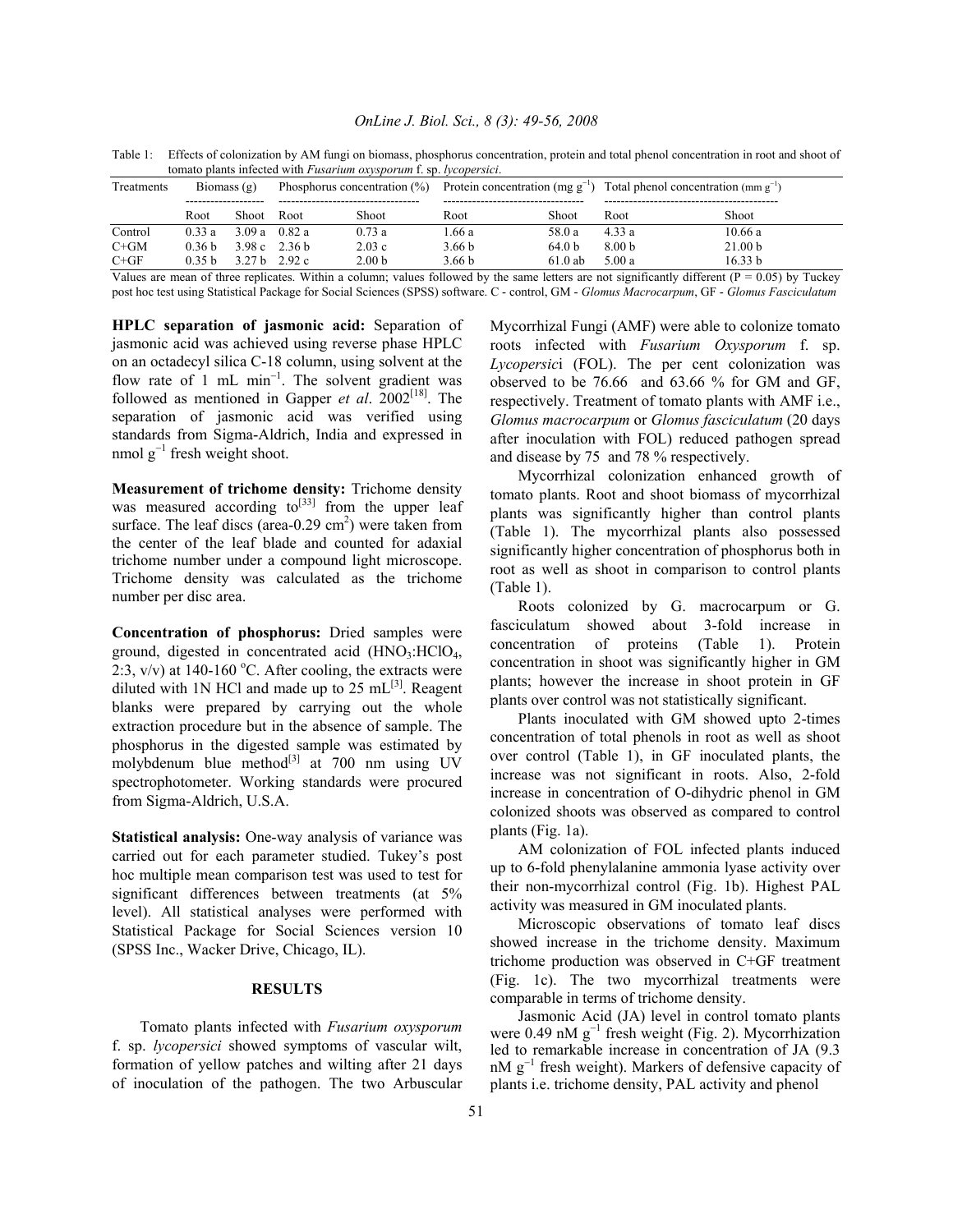

Fig. 1: Effects of colonization by AM fungi on the concentration of O-dihydric phenol (a), phenylalanine ammonia lyase activity (b) and foliar trichome density (c) in shoot of Lycopersicon esculentum plants infected with *Fusarium oxysporum* f. sp. *lycopersici.* Ccontrol, GM-Glomus macrocarpum, GF-*Glomus fasciculatum*. Values are mean of three replicates. Histograms with the different letter are significantly different a  $p \leq 0.05$  by SPSS (statistical package for social sciences software), Tukey, Post hoc test



Fig. 2: Effects of colonization by AM fungi on the concentration of jasmonic acid in shoot of Lycopersicon esculentum plants infected with *Fusarium oxysporum* f. sp. *lycopersici.* Ccontrol, GM-Glomus macrocarpum, GF - *Glomus fasciculatum*. Values are mean of three replicates. Histograms with the different letter are significantly different a p≤0.05 by SPSS (statistical package for social sciences software), Tukey, Post hoc test

concentration showed high positive correlation with endogenous concentration of JA, i.e.,  $r^2 = 0.997$ ,  $r^2 =$ 0.927 and  $r^2$  = 0.885 (Fig. 3a, b, c) respectively.

## **DISCUSSION**

 There have been several reports on increased disease tolerance of plants to soil-borne pathogens on pre-inoculation with mycorrhizal fungi $[4,6,13]$ . This study reports effectiveness of mycorrhizal fungi to control vascular wilt disease, after the establishment of the pathogen. GM and GF were successful in colonizing the tomato roots infected with FOL.

 Mycorrhizal colonization resulted in increased growth and enhanced Phosphorus (P)-concentration over non-mycorrhizal plants. In earlier studies, the disease inhibition by AMF has been linked to their ameliorative effects for plant nutrients especially for P  $concentration<sup>[11,41]</sup>$ . Later, some researchers presumed that the disease inhibition by AMF might not be completely related to the increase in P-content and dry weight $[2]$ . It has been thought that besides the plant nutrient uptake, the competition for space and nutrients, mycorrhizosphere effect<sup>[31]</sup> and activation of plant defence mechanisms is responsible for disease inhibition by  $AMF^{[2,4,27]}$ . Pre-infection of FOL over mycorrhizal fungi in this study imparted temporal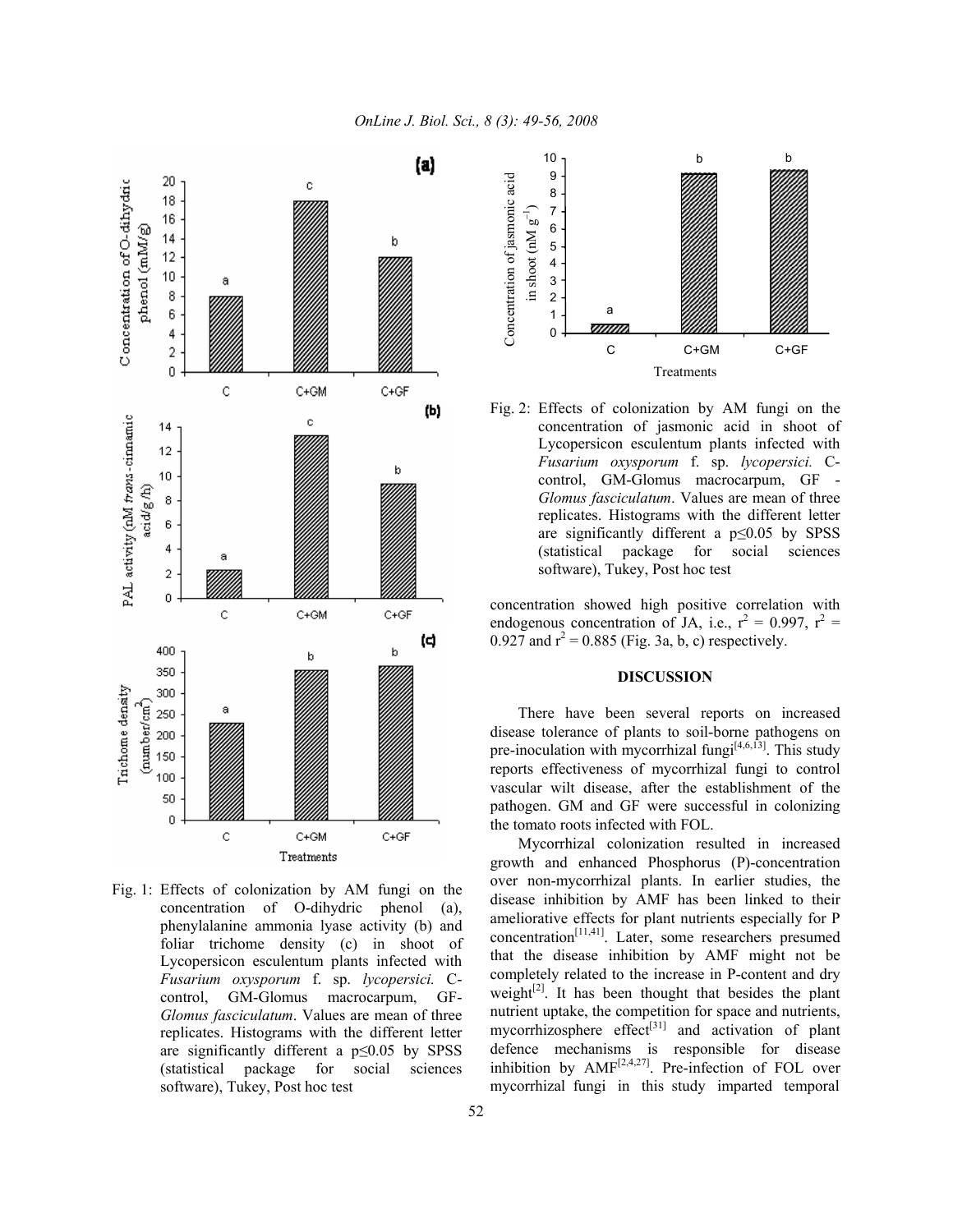

Fig. 3: Relationship between the concentration of jasmonic acid with trichome density (a), phenylalanine ammonia lyase activity (b) and concentration of total phenols (c) in shoot of Lycopersicon esculentum infected with *Fusarium oxysporum* f. sp. *lycopersici* 

advantage to the pathogen and relieved it of space competition during initial stages of infection. Therefore, decreased disease incidence due to competition for space and infection sites may be ruled out in this study.

 Mycorrhization resulted in increase in the density of trichomes on leaves. This observation is in accordance with the observation of Copetta *et al*. and Kapoor *et al.*,<sup>[12,27]</sup>. Trichomes are important structural barrier component of resistance and glandular trichomes are sites for accumulation of secondary metabolites[48]. Increase in foliar tissue density indicates induction of systemic resistance in mycorrhizal plants. Phenylalanine Ammonia Lyase (PAL) is involved in the flow of carbon from primary to secondary metabolites in plants<sup>[20]</sup>. PAL is the first enzyme in the phenylpropanoid pathway, leading to the conversion of L-phenylalanine into trans-cinnamic  $acid^{[15]}$  which leads to production of phytoalexins and phenolic substances. Colonization of roots by AMF stimulates the phenylpropanoid pathway[38], it may be due to the induction of PAL activity as observed in the present study.

 The role of phenols in suppressing pathogens has been extensively discussed by various researchers. Increased phenol concentration in plant tissue following pathogen attack is one of the important mechanism, by which pathogen activity may be limited, or decreased<sup>[44]</sup>. In the present study, the effect of mycorrhiza induced increase in phenol concentration in the plant tissue. The results are in accordance with those of Mathur and Vyas<sup>[36]</sup>. Devi and Reddy<sup>[16]</sup> revealed that inoculation with G. mosseae induced not only quantitative but also qualitative changes in phenolic acids in groundnut plant tissue. Although these results have not been correlated to the inhibition of the pathogen, current experiment indicated that the increase in phenol concentration can contribute to the inhibitory effect on the pathogen. Increased phenols locally induced by AM fungi were reported for some plant, but the literature on increased phenols systemically induced by AM fungi is still scarce. Cordier *et al*.<sup>[14]</sup> found that decreased colonization by *Phythophthora parasitica* in mycorrhizal and non-mycorrhizal parts of mycorrhizal plants was associated with an accumulation of phenolics. Ortho-dihydric phenol level was also found to be increased in mycorrhizal plants. Increased levels of Ortho-dihydric phenols in mycorrhizal plants have also been argued to impart disease resistance<sup>[32]</sup>. Increase in concentration of phenols and O-dihydric phenols in mycorrhizal tomato plants may be due to induction of PAL enzyme activity as discussed earlier.

 Jasmonic acid concentrations were nine times higher in mycorrhizal plants than in non-mycorrhizal shoots, similar level of increase have been reported in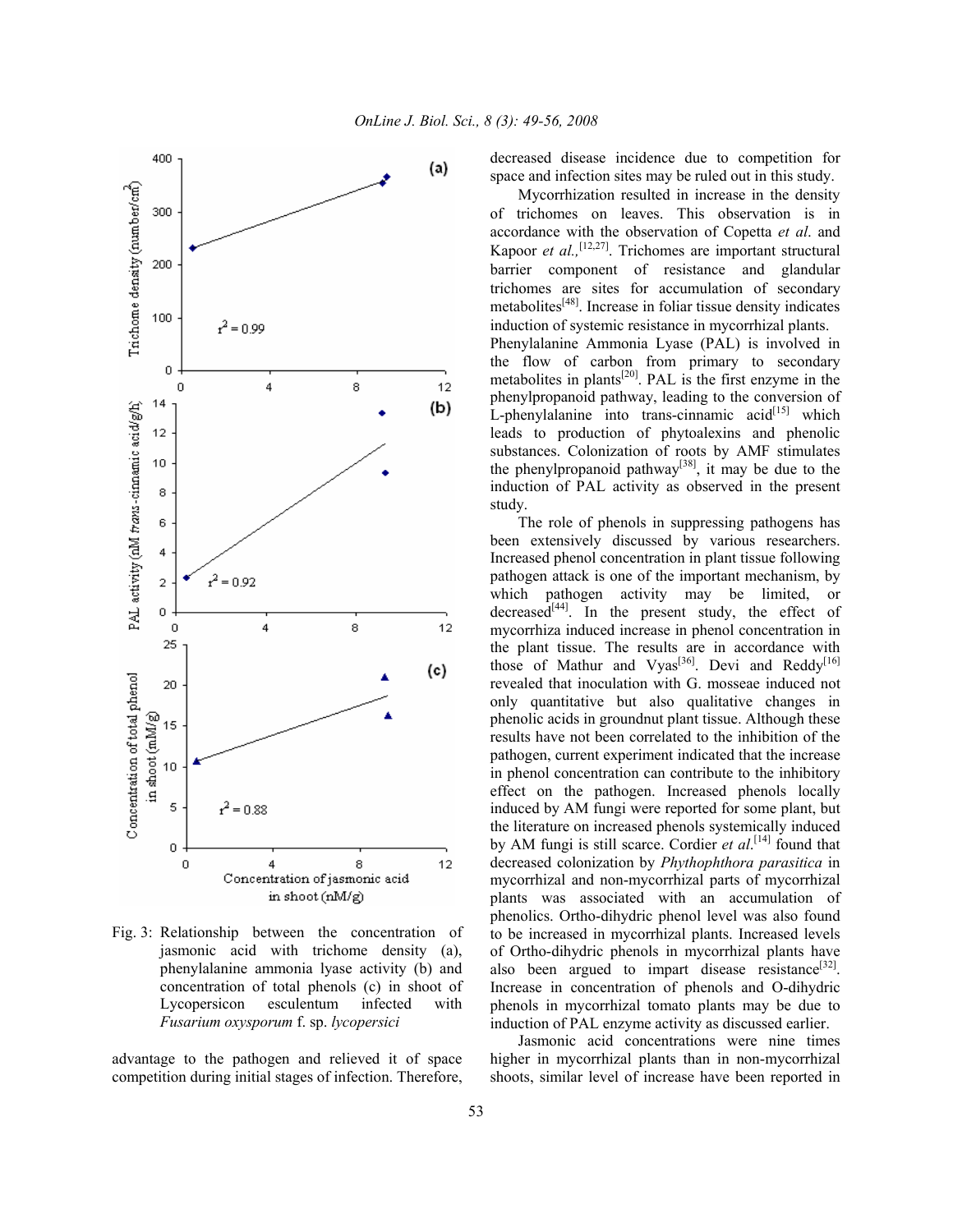mycorrhizal barley<sup>[22]</sup> and Medicago trucatula<sup>[47]</sup>. JA may be a systemic signal and dislocated throughout the  $plan<sup>[34]</sup>$ . Increase in levels of endogenous jasmonates are followed by activation of genes involved in plant defence responses such as those coding for enzymes of phytoalexins synthesis, vegetative storage proteins $^{[23,35]}$ .

 Studies have shown that increase in endogenous level of jasmonic acid results in induction of trichomes[49] and present results confirm such reports where a strong positive correlation was observed between trichome density of leaves and endogenous level of jasmonic acid. Present results therefore provide evidence that AMF regulate systemic increase in physical defence in tomato by increasing the concentration of JA. According to Traw and Bergelson the effect of jasmonic acid reflected on increase in proportion of cells that become trichomes, rather than in increase in the overall epidermal cell number of the  $leaves<sup>[49]</sup>$ .

 We observed positive correlation between PAL activity and JA, which suggests that increase in AMF induced PAL activity may be mediated through increased levels of JA on mycorrhization.

 The results indicate that AMF impart induced systemic resistance in host plants. This may be due to systemic increase in concentration of jasmonic acid resulting in increase in trichome density, higher protein concentration, induction of PAL activity and accumulation of phenols.

### **ACKNOWLEDGEMENTS**

 We are thankful to Division of Plant Pathology, Indian Agricultural Research Institute (IARI), India for providing pure culture of *Fusarium oxysporum* f. sp. *lycopersici*. We thank Mustard Research and Promotion Consortium (MRPC), New Delhi, India for providing the facility for High Performance Liquid Chromatography. Financial support by University of Delhi is gratefully acknowledged

## **REFERENCES**

- 1. Agrios, G.N., 1997. Plant Pathology. 4th Edn., Academic Press, New York, U.S.A.
- 2. Akkapru, A. and S. Demir, 2005. Biological control of fusarium wilt in tomato caused by *fusarium oxysporum* f. sp. *lycopersici* by AMF glomus intraradices and some rhizobacteria. J. Phytopathol., 153: 544-550.
- 3. Allen, S.E., 1989. Chemical Analysis of Ecological Materials. Blackwell, London.
- 4. Azcon-Aguilar, C., J.M. Barea, 1996. Arbuscular mycorrhizas and biological control of soil-borne plant pathogens-an overview of the mechanisms involved. Mycorrhiza, 6: 457-464.
- 6. Barea, J.M. and P. Jefferies, 1995. Arbuscular Mycorrhizas in Sustainable Soil Plant Systems. In: Mycorrhiza Structure, Function, Molecular Biology and Biotechnology, Hock, B. and A. Varma, (Eds.). Springer, Heidelberg, pp: 521-559.
- 7. Barker, S. and D. Tagu, 2000. The roles of auxins and cytokinins in mycorrhizal symbiosis. J. Plant Growth Regul., 19: 144-154.
- 8. Bothe, H., A. Klingner, M. Kaldorf, O. Schimtz, H. Esch, B. Hundeshagen and H. Kernebeck, 1994. Biochemical approaches to the study of plantfungal interactions in arbuscular mycorrhiza. Experimentia, 50: 919-925.
- 9. Bradford, M.M., 1976. A rapid and sensitive method for the quantification of microgram quantities of protein utilizing the principle of protein dye binding. Anal. Biochem., 72: 248-254.
- 10. Bray, H.G. and W.V. Thorpe, 1954. Analysis of phenolic compounds of interest in metabolism. Method Biochem. Anal., 1: 27-52.
- 11. Caron, M., J.A. Fortini, C. Richard, 1986. Effect of phosphorus concentration and glomus intraradices on fusarium crown and root rot of tomatoes. Phytopathology, 76: 942-946.
- 12. Copetta, A., G. Lingua and G. Berta, 2006. Effects of three AM fungi on growth, distribution of glandular hairs and essential oil production in *ocimum basilicum*. Mycorrhiza, 16: 485-494.
- 13. Cordier, C., S. Gianinazzi and V. Gianinazzi-Pearson, 1996. Colonization patterns of root tissues by *phytophthora nicotianae* var. parasitica related to reduced disease in mycorrhizal tomato. Plant soil, 185: 223-232.
- 14. Cordier, C., M.J. Pozo, J.M. Barea, S. Gianinazzi and V. Gianinazzi-Pearson, 1998. Cell defense responses associated with localized and systemic resistance to *phytophthora parasitica* induced in tomato by an arbuscular mycorrhizal fungus. Mol. Plant Microbe. Interact., 11: 1017-1028.
- 15. Da Cuhna, A., 1987. The establishment of L-phenylalanine ammonia lyase shows phenylpropanoid biosynthesis to be regulated by L-phenylalanine supply and availablility. Phytochemistry, 26: 2723-2727.
- 16. Devi, M.C. and M.N. Reddy, 2002. Phenolic acid metabolism of groundnut (Arachis hypogaea L.) plants inoculation with VAM fungus and rhizobium. Plant Growth Regulat., 37: 151-156.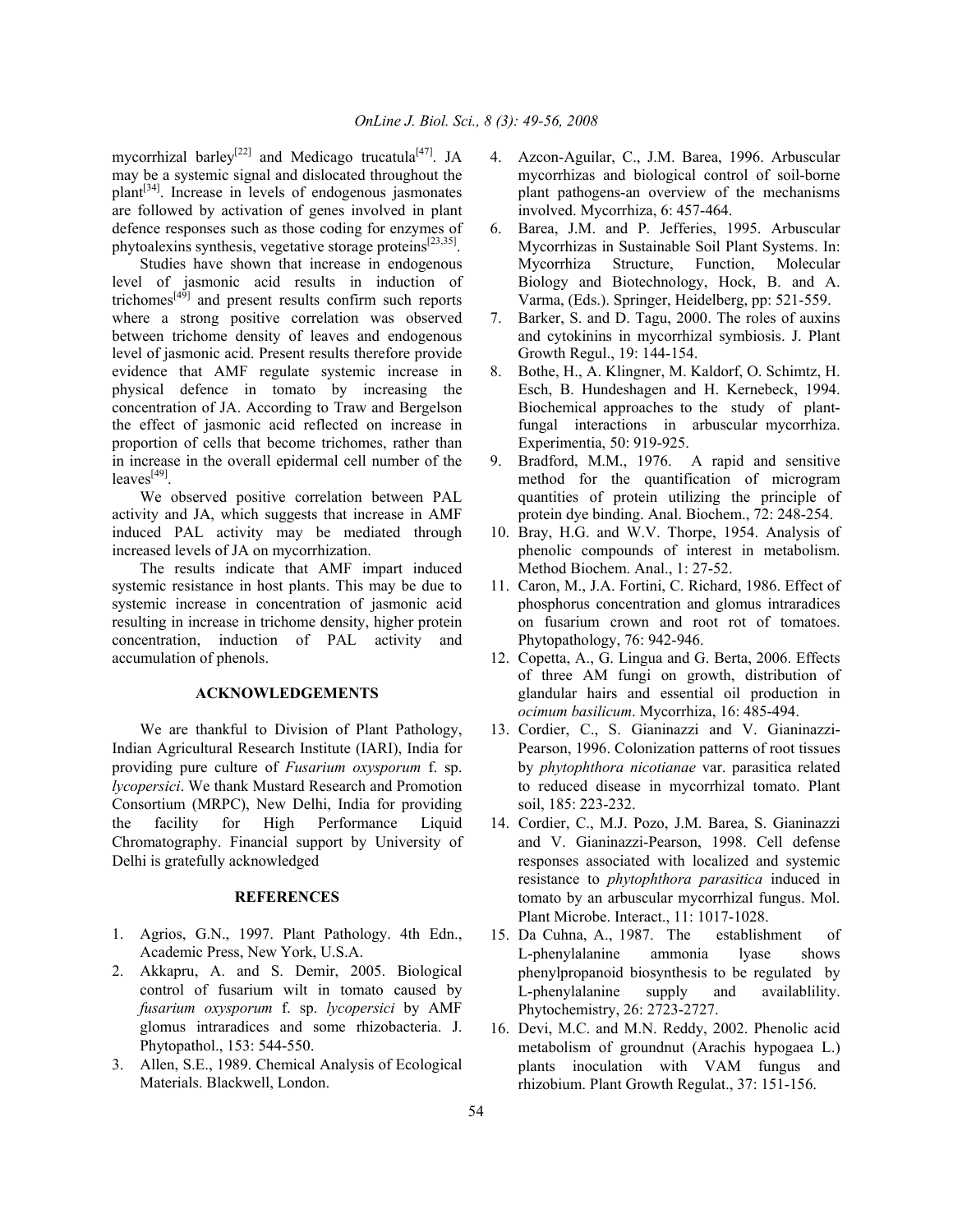- 17. Dunn, D.C., L.W. Duncan and J.T. Romeo, 1998. Changes in arginine, PAL activity and nematode behavior in salinity stressed citrus. Phytochemistry, 49: 413-417.
- 18. Gapper, G., E. Nigel, S.F. Norris, R.E. Clarke and P.E. Jameson, 2002. *Asparagus officinalis* during harvest induced and natural foliar senescence. Physiol. Plantarum, 114: 116-124.
- 19. Giri, B., R. Kapoor and K.G. Mukerji, 2003. Influence of arbuscular mycorrhizal fungi and salinity on growth, biomass and mineral nutrition of *Acacia auriculiformis*. Biol. Fertil. Soils 38: 170-175.
- 20. Hahlbrock, K. and D. Scheel, 1989. Physiology and molecular biology of phenylpropanoid metabolism. Ann. Rev. Plant Physiol. Plant Mol. Biol., 40: 347-369.
- 21. Harrison, M., 1999. Molecular and cellular aspects of the arbuscular mycorrhizal symbiosis. Ann. Rev. Plant Physiol. Plant Mol. Biol., 50: 361-389, DOI: 10.1146/annurev.arplant.50.1.
- 22. Hause, B., W. Maler, O. Meirsch, R. Kramell and D. Strack, 2002. Induction of jasmonate biosysnthesis in arbuscular mycorrhizal barley roots. Plant Physiol., 130: 1213-1220.
- 23. Hause, B., C. Mrosk and D. Strack, 2007. Jasmonates in arbuscular mycorrhizal interactions. Phyochemistry, 68: 101-110, DOI: 10.1016/j.phytochem.2006.09.025.
- 24. Hooker, J.E., M. Jaizme-Vega and D. Atkinson, 1994. Biocontrol of Plant Pathogens using Arbuscular Mycorrhizal Fungi. In: Impact of Arbuscular Mycorrhizas on Sustainable Agriculture and Natural Ecosystems, Gianinazzi, S. and H. Schuepp, (Eds.). Birkhauser, Basel, pp: 191-200.
- 25. Jarvis, W.R., 1998. *Fusarium* crown and root rot of tomatoes. Phytoprotection, 69: 49-64.
- 26. Johnson, G. and L.A. Schaal, 1957. Chlorogenic acid and ortho-dihyroxy phenols in scab resistant Russet burbank and scab susceptible triumph potato tubers of different maturities. Phytopathology, 47: 253-258.
- 27. Kapoor, R., V. Chaudhary and A.K. Bhatnagar, 2007. Effects of arbuscular mycorrhiza and phosphorus application on artemisinin concentration in *artemisia annua* L. Mycorrhiza, 17: 581-587.
- 28. Kapoor, R., B. Giri and K.G. Mukerji, 2004. Improved growth and essential oil yield and quality in Foeniculum vulgare Mill. on mycorrhizal inoculation supplemented with P-fertilizer. Bioresour. Technol., 93: 307-311.
- 29. Kapoor, R., B. Giri and K.G. Mukerji, 2002. Glomus macrocarpum: A potential bioinoculant to improve essential oil quality and concentration in dill (*anethum graveolens* L.) and carum (trachyspermum ammi Linn.) sprague). World J. Microbiol. Biotechnol., 18: 459-463.
- 30. Kapoor, R., B. Giri and K.G. Mukerji, 2002b. Mycorrhization of coriander (*coriandrum sativum L*.) to enhance the concentration and quality of essential oil. J. Sci. Food Agric., 88: 1-4.
- 31. Kapoor, R. and K.G. Mukerji, 1998. Microbial interactions in mycorrhizosphere of *anethum graveolens L*. Phytomorphology, 48: 383-389.
- 32. Krishna, K.R. and D.J. Bagyaraj, 1984. Phenols in mycorrhizal root of *arachis hypogea*. Experimentia, 40: 85-86.
- 33. Larkin, J.C., N. Young, M. Prigge and M.D. Marks, 1996. The control of trichome spacing and number in arabidopsis. Development, 122: 997-1005.
- 34. Li, L., C. Li, G.I. Lee and G.A. Howe, 2002. Distinct roles for jasmonate synthesis and action in the systemic wound response of tomato. Proc. Natl. Acad. Sci., 99: 6416-6421.
- 35. Lorenzo, O., R. Solano, 2005. Molecular players regulating the jasmonate signaling network. Plant Biol., 8: 532-540.
- 36. Mathur, N. and A. Vyas, 1996. Relative efficiency of different VAM fungi on growth and nutrient uptake in *ziziphyus mauritiana*. Indian J. Fores, 19: 129-131.
- 37. Meixner, C., J. Ludwig-Muller, O. Meirsch, P. Gresshoff, C. Staehelin and H. Vierheilig, 2005. Lack of mycorrhizal autoregualtion and phytohormonal changes in the super-nodulating soybean mutant nts 1007. Planta, 222: 709-715.
- 38. Morandi, D., 1996. Occurrence of phytoalexins and phenolic compounds in endomycorrhizal interactions and their potential role in biological control. Plant Soil, 185: 241-251.
- 39. Murphy, J.F., G.W. Zehnder, D.J. Schuster, E.J. Sikora, J.E. Polston and J.W. Kloepper, 2000. Plant growth-promoting rhizobacteria mediated protection in tomato against tomato mottle virus. Plant Dis., 84: 779-784.
- 40. Norman, J.R. and J.E. Hooker, 2000. Sporulation of Phytophthora fragariae shows greater stimulation by exudates of non-mycorrhizal than by mycorrhizal strawberry roots. Mycol. Res., 104: 1069-1073.
- 41. Ozgonen, H., M. Bicini and A. Erkihc, 1999. The effect of salicylic acid and endomycorrhizal fungus glomus etunicatum on plant development of tomatoes and fusarium wilt caused by *fusarium oxysporum* f. sp. *lycopersici*. Turk J. Agric., 25: 25-29.